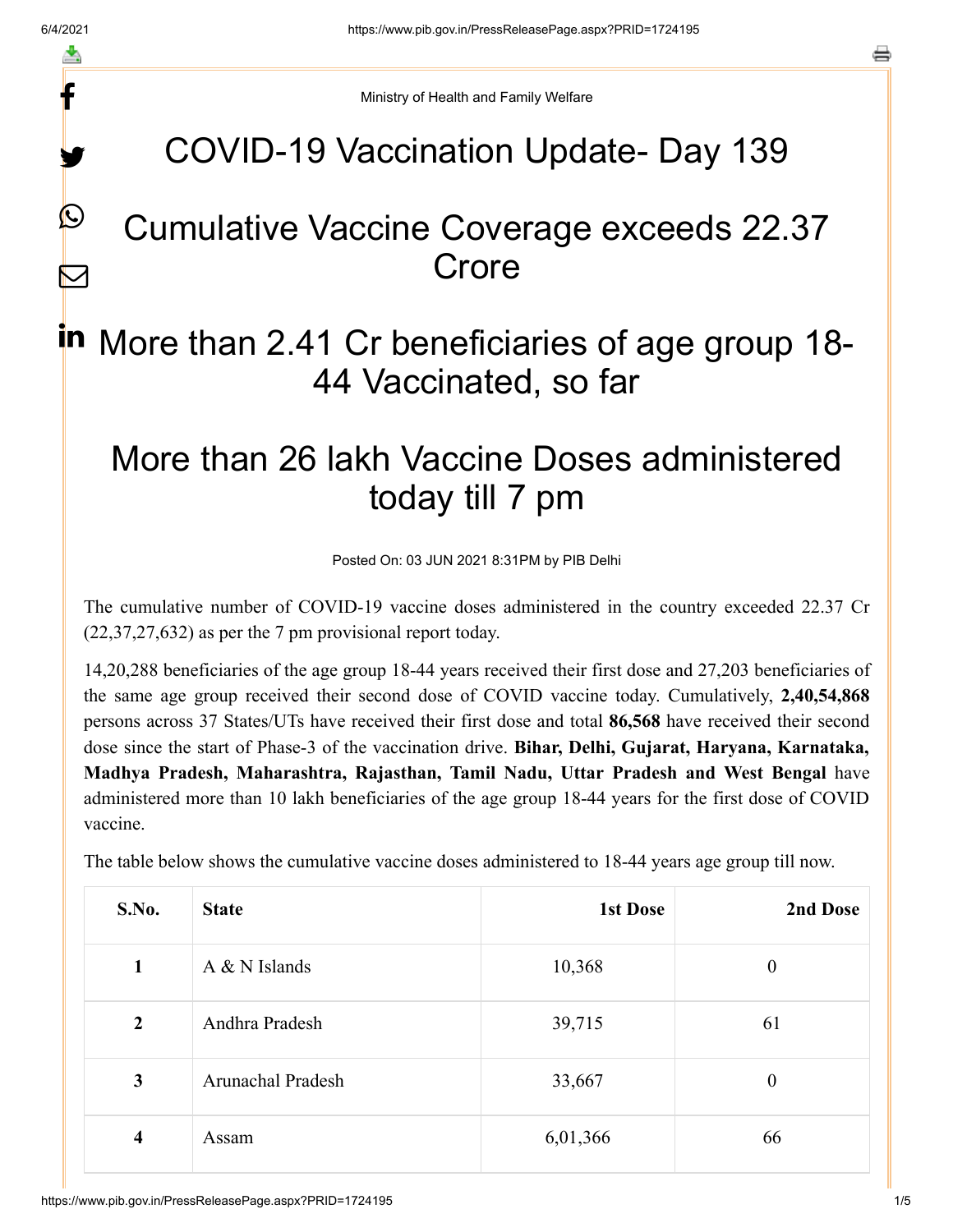| 5<br>$\mathbf f$              | Bihar                | 16,91,187 | 11               |
|-------------------------------|----------------------|-----------|------------------|
| $\boldsymbol{6}$              | Chandigarh           | 59,765    | $\boldsymbol{0}$ |
| $\overline{7}$                | Chhattisgarh         | 7,61,398  | $\overline{4}$   |
| $\mathbf{\Omega}$<br>$\bf{8}$ | Dadra & Nagar Haveli | 42,324    | $\boldsymbol{0}$ |
| N<br>9                        | Daman & Diu          | 52,895    | $\boldsymbol{0}$ |
| in<br>10                      | Delhi                | 11,13,150 | 2,335            |
| 11                            | Goa                  | 39,579    | 402              |
| 12                            | Gujarat              | 19,05,200 | 79               |
| 13                            | Haryana              | 11,65,163 | 1,579            |
| 14                            | Himachal Pradesh     | 1,04,070  | $\boldsymbol{0}$ |
| 15                            | Jammu & Kashmir      | 2,58,933  | 10,253           |
| 16                            | Jharkhand            | 5,88,661  | 110              |
| 17                            | Karnataka            | 15,32,089 | 1,930            |
| 18                            | Kerala               | 4,13,900  | 39               |
| 19                            | Ladakh               | 39,771    | $\boldsymbol{0}$ |
| 20                            | Lakshadweep          | 6,057     | $\boldsymbol{0}$ |
| 21                            | Madhya Pradesh       | 23,71,357 | 5,781            |
| 22                            | Maharashtra          | 13,75,832 | 3,930            |
| 23                            | Manipur              | 37,966    | $\boldsymbol{0}$ |
| 24                            | Meghalaya            | 40,283    | $\boldsymbol{0}$ |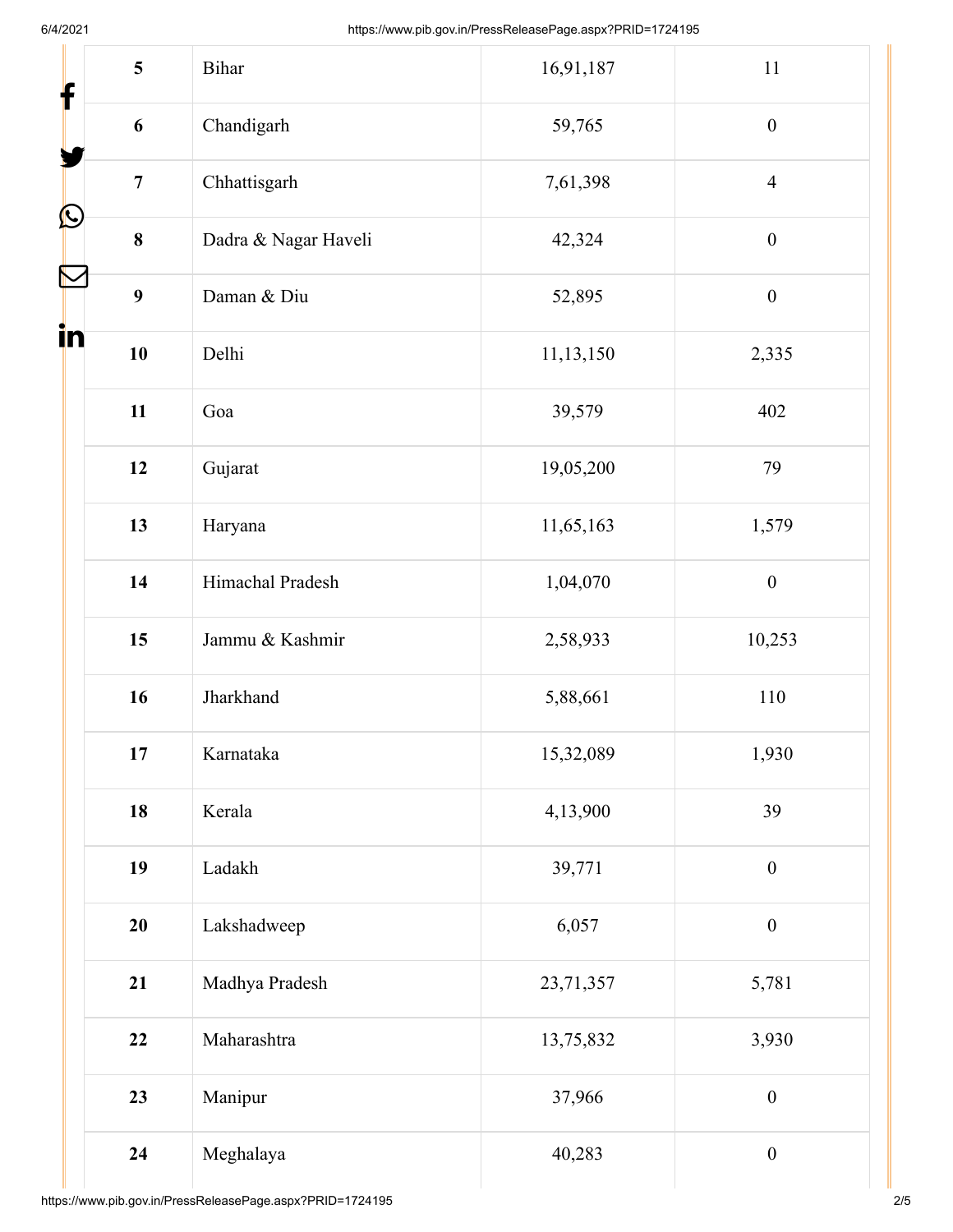| 25<br>f            | Mizoram              | 17,442      | $\boldsymbol{0}$ |
|--------------------|----------------------|-------------|------------------|
| 26                 | Nagaland             | 33,394      | $\boldsymbol{0}$ |
| 27                 | Odisha               | 7,68,722    | 1,180            |
| $\bf \Omega$<br>28 | Puducherry           | 27,484      | $\boldsymbol{0}$ |
| 29                 | Punjab               | 4,41,918    | 886              |
| in<br>30           | Rajasthan            | 18,65,871   | 320              |
| 31                 | Sikkim               | 10,508      | $\boldsymbol{0}$ |
| 32                 | Tamil Nadu           | 15,79,280   | 1,198            |
| 33                 | Telangana            | 4,21,038    | 354              |
| 34                 | Tripura              | 59,060      | $\boldsymbol{0}$ |
| 35                 | <b>Uttar Pradesh</b> | 26,57,176   | 55,449           |
| 36                 | Uttarakhand          | 2,82,628    | $\boldsymbol{0}$ |
| 37                 | West Bengal          | 16,05,651   | 601              |
| <b>Total</b>       |                      | 2,40,54,868 | 86,568           |

The total of 22,37,27,632 include 99,24,634 Healthcare Workers (HCWs) who have taken the 1<sup>st</sup> dose and 68,26,409 HCWs who have taken the 2<sup>nd</sup> dose, 1,59,18,192 Frontline Workers (FLWs) (1<sup>st</sup> dose), **86,04,747** FLWs (2<sup>nd</sup> dose), 2,40,54,868 for 18-44 years of age group (1<sup>st</sup> dose) and 86,568 for 18-44 years of age group (2<sup>nd</sup> dose).  $6,85,51,044$  for over 45 years old to 60 years old (1<sup>st</sup> Dose),  $1,10,74,273$ for over 45 years old to 60 years old  $(2<sup>nd</sup> dose)$ , **5,96,72,572** for above 60 years  $(1<sup>st</sup> Does)$  and **1,90,14,325** for above 60 years  $(2<sup>nd</sup>$  Dose).

1<sup>st</sup> Dose

**HCWs**  $1^{st}$  Dose  $99,24,634$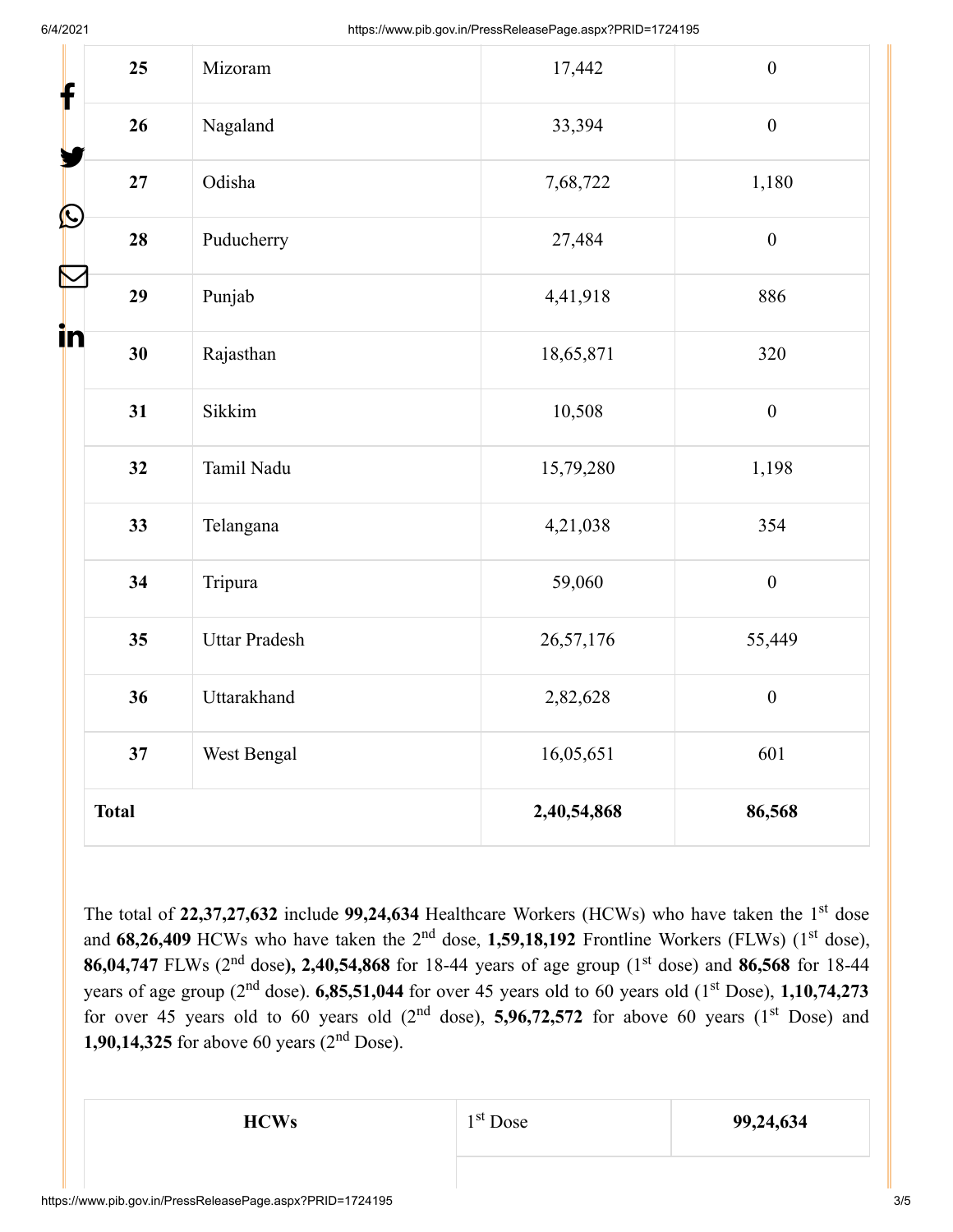| f                                            | $2nd$ Dose           | 68,26,409       |
|----------------------------------------------|----------------------|-----------------|
| <b>FLWs</b>                                  | 1 <sup>st</sup> Dose | 1,59,18,192     |
|                                              | $2nd$ Dose           | 86,04,747       |
| $\bigcirc$<br>Age Group 18-44 years          | 1 <sup>st</sup> Dose | 2,40,54,868     |
|                                              | $2nd$ Dose           | 86,568          |
| i <mark>n</mark><br>Age Group 45 to 60 years | 1 <sup>st</sup> Dose | 6,85,51,044     |
|                                              | $2nd$ Dose           | 1,10,74,273     |
| Over 60 years                                | 1 <sup>st</sup> Dose | 5,96,72,572     |
|                                              | $2nd$ Dose           | 1,90,14,325     |
| <b>Total</b>                                 |                      | 22, 37, 27, 632 |

As on Day-139 of the vaccination drive  $(3<sup>rd</sup>$  June, 2021), total 26,24,971 vaccine doses were given. 24,04,166 beneficiaries were vaccinated for 1<sup>st</sup> dose and 2,20,805 beneficiaries received 2<sup>nd</sup> dose of vaccine as per the provisional report till 7 P.M. Final reports would be completed for the day by late tonight.

#### Date: 3<sup>rd</sup> June, 2021 (139<sup>th</sup> Day)

| <b>HCWs</b>        | $1st$ Dose | 11,739    |
|--------------------|------------|-----------|
|                    | $2nd$ Dose | 10,087    |
| <b>FLWs</b>        | $1st$ Dose | 65,667    |
|                    | $2nd$ Dose | 19,864    |
| <b>18-44 years</b> | $1st$ Dose | 14,20,288 |
|                    | $2nd$ Dose | 27,203    |